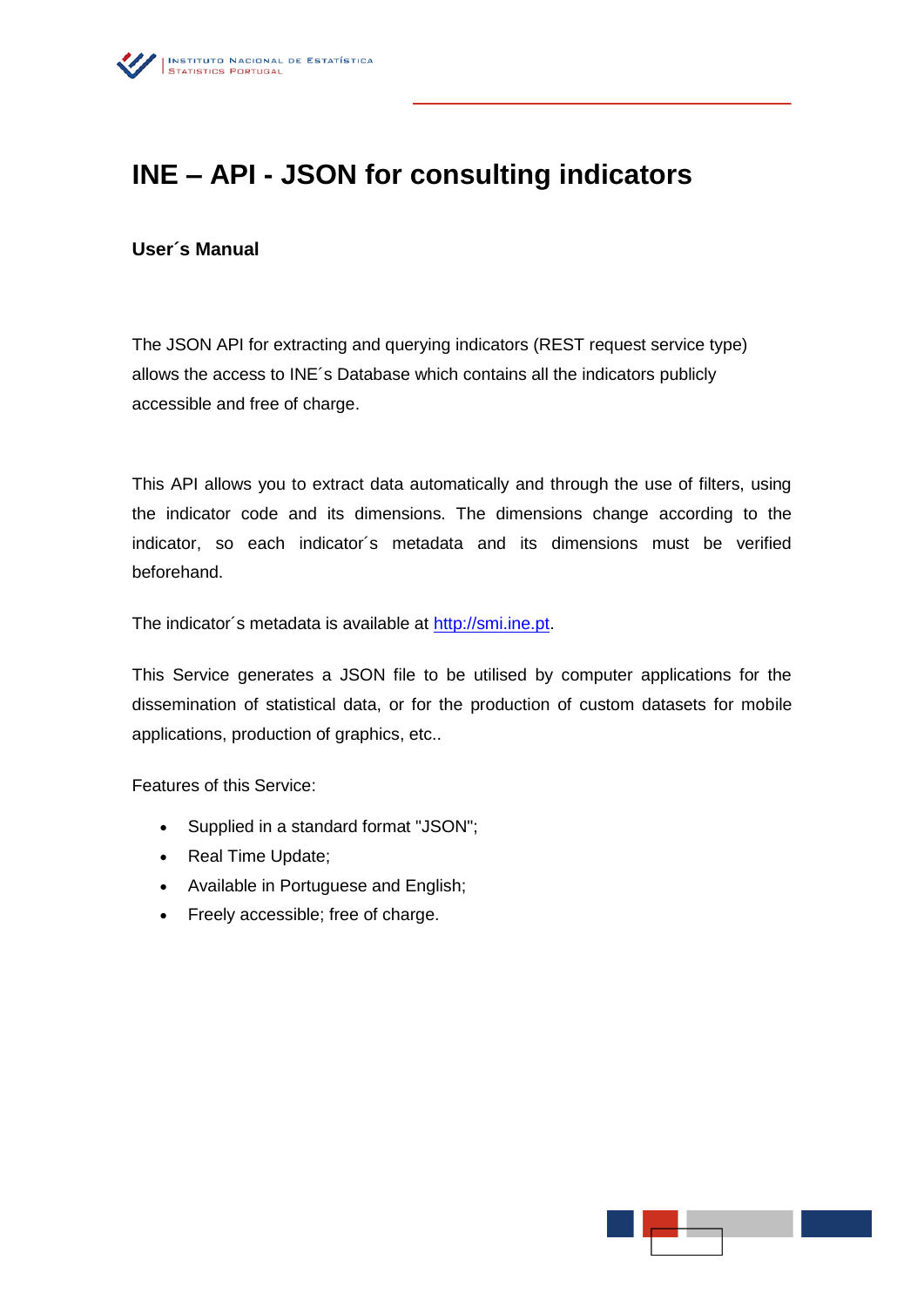

## *API access and extraction*:

 $\lambda$ 

**{host\_url}**/ine/json\_indicador/pindica.jsp?op=2&varcd=**{varcd\_cod}**& Dim1=**{dim1\_cod}**&Dim2=**{dim2\_cod}**&Dim??=**{dim??\_cod}**&lang=**{lang}**

- host\_url : Host address of INE's website, [\(https://www.ine.pt\)](https://www.ine.pt/)
- **varcd** cod: Code of the indicator
- **dim1\_cod** : Code of the time dimension, (example: S7A2015)
- **dim2\_cod** : Code of the geographic dimension, (example: 11)
- **dim??** cod : Any other dimension. as long as it is available in the chosen indicator
- **lang**: Language intended for the extraction result ("PT" or "EN")

## *How to explore the dimensions / codes of an indicator to be used in the API?*

Access the indicator at INE´s website [www.ine.pt](http://www.ine.pt/) **–> Database** –> in the tab "**Change selection conditions"** - change the option **from "Tree"** to **"Codes"**, in order to obtain the **Codes <sup>1</sup>** .

Vídeo: [Practical example: How to consult the dimensions / codes of an indicator](https://www.ine.pt/scripts/bdd_indicador_.mp4) https://www.ine.pt/scripts/bdd\_indicador\_.mp4

Example:

[https://www.ine.pt/ine/json\\_indicador/pindica.jsp?op=2&varcd=0008074&Dim1=](https://www.ine.pt/ine/json_indicador/pindica.jsp?op=2&varcd=0008074&Dim1=S7A2015&Dim2=200&Dim3=3&lang=EN) [S7A2015&Dim2=200&Dim3=3&lang=EN](https://www.ine.pt/ine/json_indicador/pindica.jsp?op=2&varcd=0008074&Dim1=S7A2015&Dim2=200&Dim3=3&lang=EN)

- **varcd**: 0008074 (Crime rate ((‰) by Geographic localization (NUTS 2013) and Category of crime; Annual - Directorate General for Justice Policy)
- **Dim1**: S7A2015 (Year 2015)
- **Dim2**: 200 (Região Autónoma dos Açores)
- **Dim3**: 3 (Theft of and from motor vehicles)
- **lang** : EN (English)

**.** 

<sup>&</sup>lt;sup>1</sup> Alternatively, you can use this page of INE's Metadata System, http://smi.ine.pt/Indicador